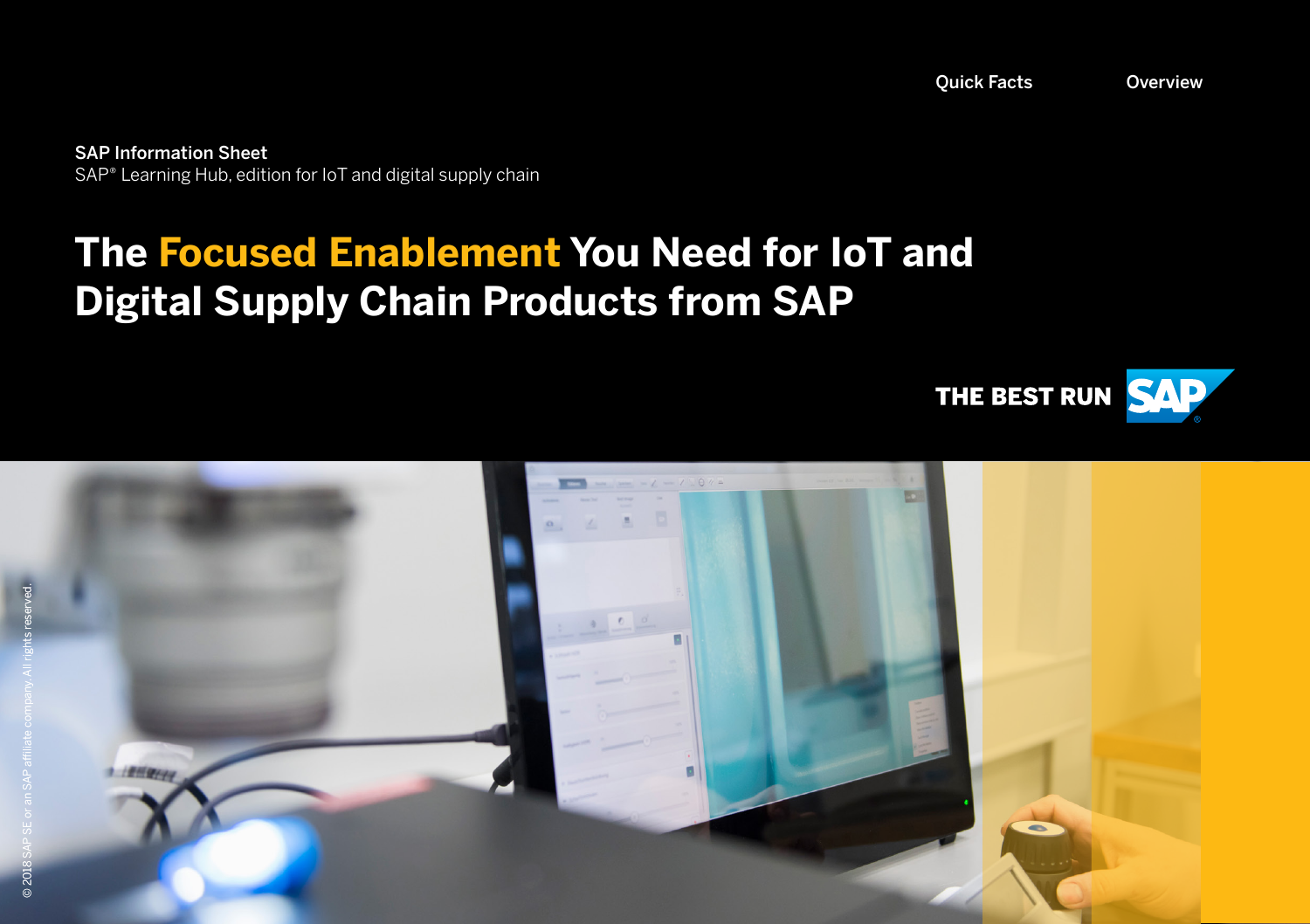### Summary

SAP® Learning Hub, edition for IoT and digital supply chain, is one of the fastest routes to solution-specific success – accelerating on boarding, software adoption, and proficiency for everyone involved in implementation and deployment. This comprehensive digital learn ing platform offers enterprise-wide, 24x7 access to a wealth of learning resources for IoT and digital supply chain products from SAP, including solutions for manufacturing, R&D, engineering, and asset management.

### **Objectives**

- Accelerate and maintain proficiency in IoT and digital supply chain solutions from SAP
- Upskill on new features and functionality
- Increase adoption and productivity
- Reduce per-learner training cost
- Prepare for certification exams

## <span id="page-1-0"></span>Solution

- Visual Learning Journey guides with recommended paths to competency
- Social, collaborative SAP Learning Rooms led by SAP experts
- Unlimited, anytime access to comprehensive online resources
- 10 hours on the SAP Live Access portal for hands-on training\*
- Two exam bookings for online certification in the cloud

## **Benefits**

- Tailored edition to accelerate solutionspecific proficiency
- Ability to focus your learning on highly relevant content
- Increased adoption, productivity, and talent development
- Reduced per-learner cost and time to value

### Learn more

To find out more, please contact your SAP representative or visit us **[online](http://www.sap.com/learninghub)**. For organizations with solutions in multiple categories, we recommend SAP Learning Hub, professional edition.

\*Training systems are not available for all courses.



 $\langle$  2/3  $\rangle$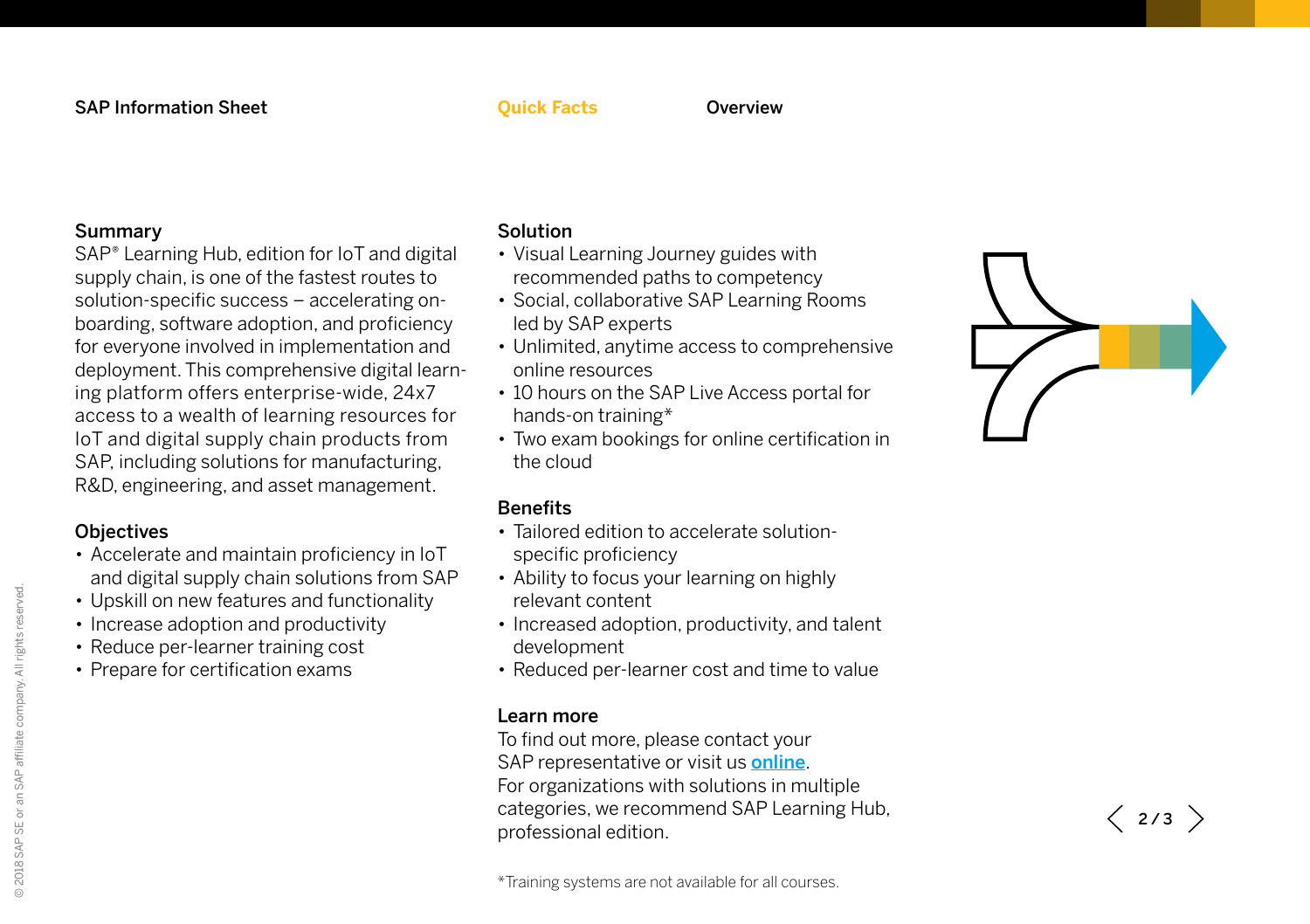### <span id="page-2-0"></span>**Overview**

The edition of SAP Learning Hub for IoT and digital supply chain is a comprehensive digital learning solution that helps novices and professionals alike become – and stay – proficient.

Follow interactive, visual Learning Journey guides that map recommended paths to competency on digital supply chain, the Internet of Things (IoT), manufacturing, R&D, engineering, and asset management solutions from SAP.

Join social and collaborative SAP Learning Rooms, led by SAP experts, to exchange ideas and get advice through live sessions, video tutorials, best practices, blogs, and study materials for SAP solution certification exams.

Gain unlimited, 24x7 access to an abundance of learning resources – video tutorials, knowledge assessments, delta training, soft skills e-books, and more. Get hands-on training on preconfigured software with 10 hours of access to the SAP Live Access portal and demonstrate your expertise through up to two in-cloud certification exams. All of this is included with your subscription to SAP Learning Hub, edition for IoT and digital supply chain.

Enable ongoing proficiency across all roles and skill levels, and **take the fastest route to success** with SAP Learning Hub, edition for IoT and digital supply chain.